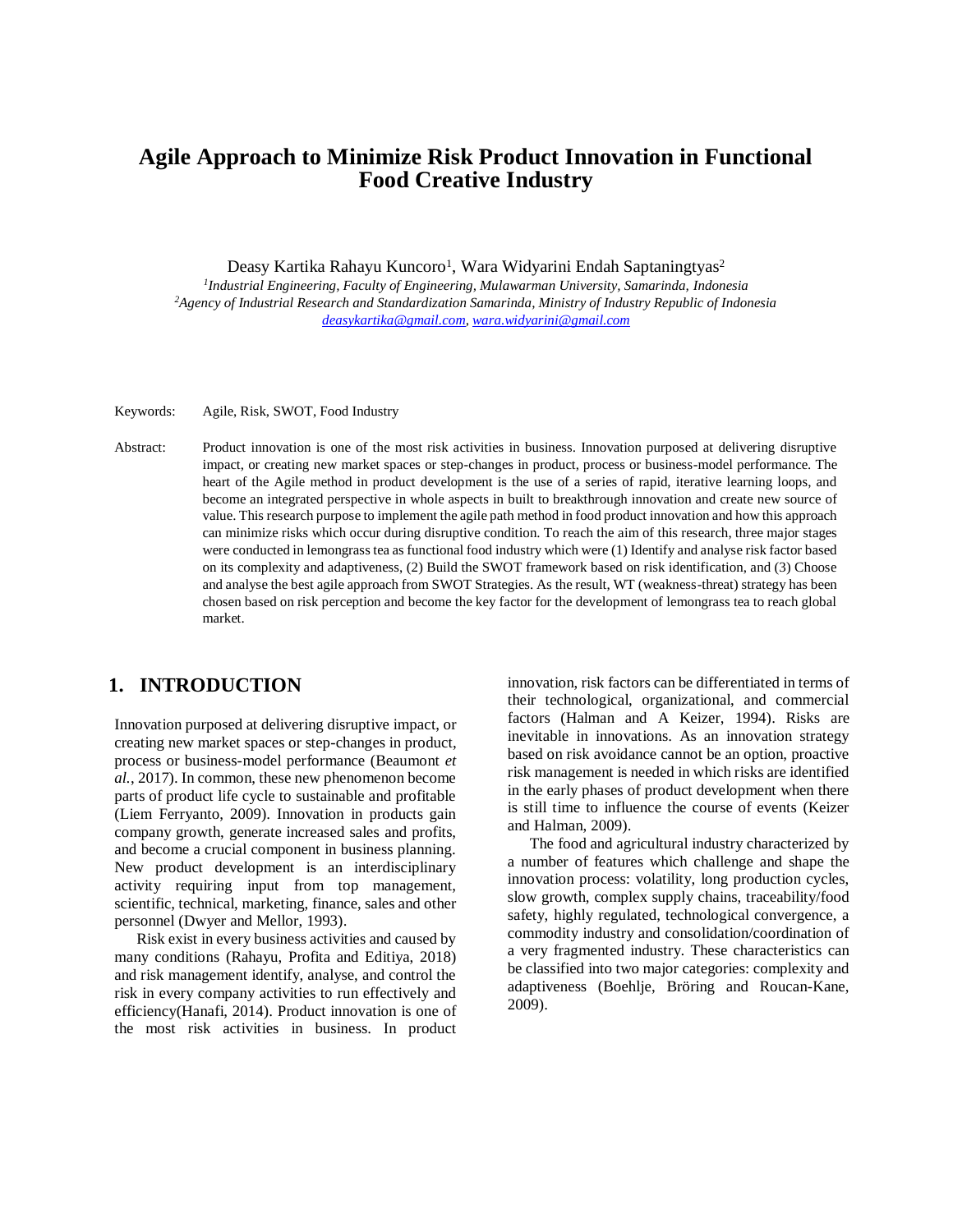Functional food is one of creative industry which offers innovation in line with the development of science and changes of lifestyles. Nowadays, consumer demand for food not only as the source of nutrients but also provides health benefits. Concept of functional food is containing active components and having physiological function used as disease prevention and treatment or gaining optimal health (Winarti and Nurdjanah, 2005). For an instance, lemongrass tea functional food contained high antioxidant with natural ingredients. Antioxidant acts as radical scavenger which donates hydrogen ion to neutralize free radical in human cells and inhibits occurrence of cancer. Incorporation of antioxidant in the diet might help in reducing oxidative stress and occurrence of degenerative disease such as cancer (Manuel Halim, R. Pokatong and Ignacia, 2013). Lemongrass (*Cymbopogon spp*.) plant grows in tropical and subtropical region and is commonly cultivated as spices or essential oil. Lemongrass extract was reported to inhibit colon cancer in animal models (Puatanachokchai *et al.*, 2002). Reported that ethanolic extract of lemongrass contains 535.44 to 1007.35 mg/100 g total phenolic and have 80.38 to 93.31% antioxidant activity (Juntachote *et al.*, 2006).

The heart of the Agile method in product development is the use of a series of rapid, iterative learning loops. At the exploration phase of the development lifecycle, each loop focuses on answering a key question that is determined to have a high degree of importance and uncertainty, in order to build a progressively clearer picture of the desired solution. At the later stages of the development cycle, the loops shift their focus to realize and develop parts of the solution. However, as prototypes get closer to complete functionality there are important constraints and considerations which lead some companies to limit their adoption of Agile methods to the early-stage activities, at least initially.

Being agile means applying previous knowledge while learning from current experience in order to deliver high-quality products, under budget constraints and in short time frames (Ghezzi and Cavallo, 2018).

This research aims to implement the agile path method in food product innovation and how this approach can minimize risks which occur during disruptive condition.

# **2. METHODOLOGY**

To manage risk in business activities, understanding risk is a starting point to help producers make good management choices in situations where adversity and loss are possibilities then identifying the risk sources is a critical step in managing the risks (Astuti *et al.*, 2013). This research has three major stages. Firstly, classified risk factors in two categorize which are complexity and adaptiveness which identified from features in food and agriculture innovation process (Boehlje, Bröring and Roucan-Kane, 2009). Secondly, the competences are important to be evaluated (Fahrozi *et al.*, 2016). Competences scope on the industry's strength, opportunities, weakness, and threats. The SWOT analysis is a business analysis technique that organization can perform for each of its products, process, services, and markets when deciding on the best way to achieve future growth. The process involves identifying the strengths and weaknesses of the organization, and opportunities and threats present in the market that it operates in (FME, 2013). Once this is completed, SWOT analysis determines what may assist the firm in accomplishing its objectives, and what obstacles must be overcome or minimized to achieve the desired results (Ommani, 2010). In this research, SWOT analysis built on risk perspective and actions to minimize risk rely on Agile Path to solve problems in development phase.

The phase-gate and Agile approaches are distinct in their implementation, and generally suited to different innovation objectives. Companies adopting two general approaches when trying to introduce Agile into an existing phase-gate process: (1) Integrating Agile into a single innovation process, and (2) Adding a partly parallel Agile path. Integrating Agile into a single innovation process typically involves using iterative loops within the existing phase-gate process, but with the overall structure retained as is. With this approach companies may be, in effect, deceiving themselves that they have embraced Agile principles, when nothing fundamental has changed (Beaumont *et al.*, 2017).

Agile approaches start to be applied at the front end of the development process. There are clear benefits to be enjoyed from investigating concepts with substantial levels of uncertainty that need to be better understood and explored. These set the stage for the downstream development activities that include detailed design, market testing and launch as seen on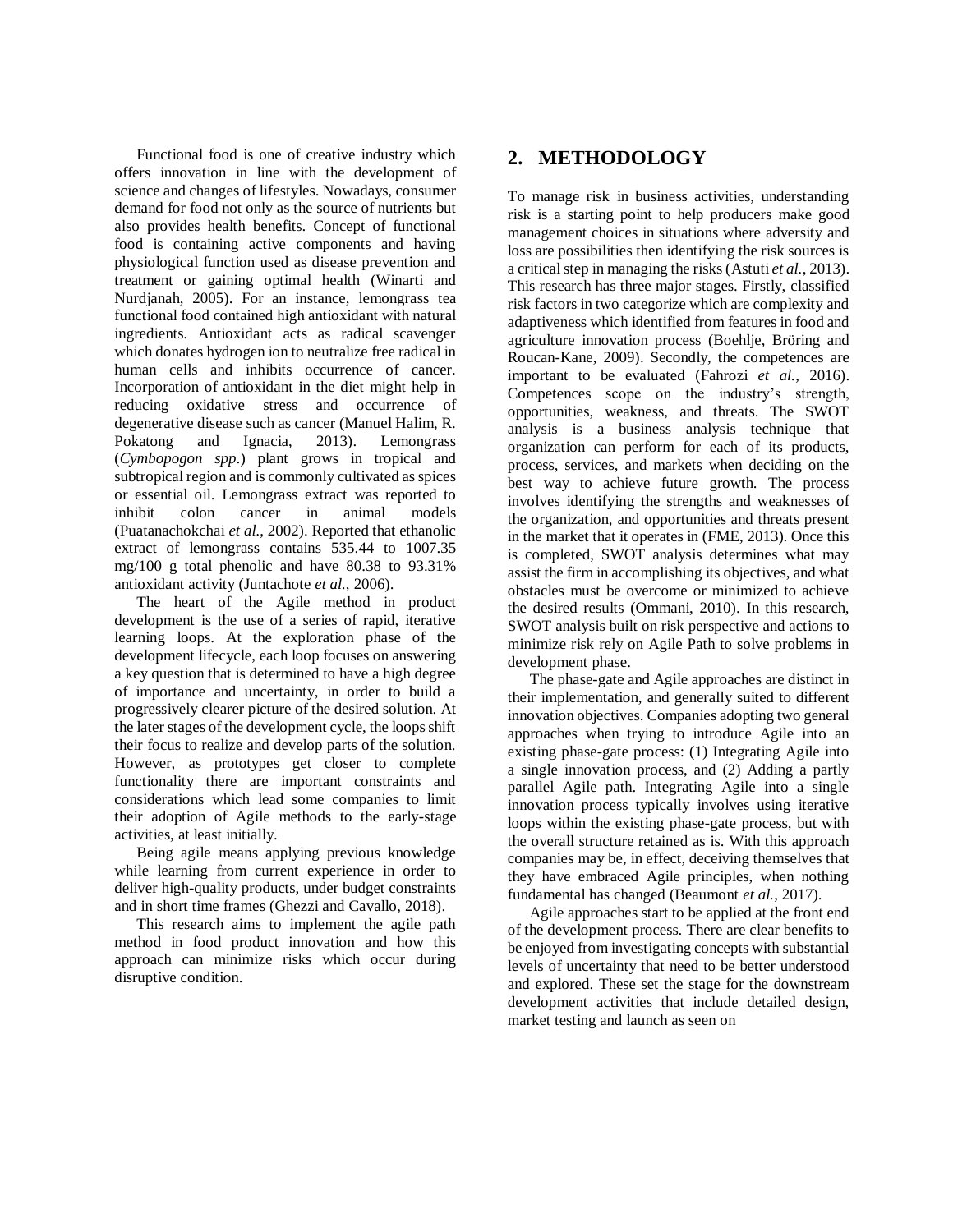

Figure 1: Agile Path

Figure 1. To facilitate the hand off, the transition point between the Agile process and the existing phase-gate process needs to be carefully defined and managed especially if aspects of the detailed design have already been covered in the development of earlierstage prototypes (Beaumont *et al.*, 2017). Thirdly, as the last step, mitigation constructed in agile view to minimize risk product innovation especially on functional food industry which focused on lemongrass tea as a case study.

Interviews conducted to respondents whom produce lemongrass tea in Kutai Kartanegara, East Kalimantan and respondents whom work at Agency of Industrial Research and Standardization Samarinda, Ministry of Industry Republic of Indonesia. Interviews are held to identify the risk factors in lemongrass tea product and to explore the perform of strength, opportunities, weakness, and threats in this industry. At the end, deep discussion with all respondents built for breakthrough innovation and create new sources of value developed as an agile process to minimize the risk in lemongrass tea product.

# **3. RESULT AND DISCUSSION**

The risk factors of lemongrass tea industry classified as shown on table 1. Complexity faced by the lemongrass tea industry is complexity in supply chain. Even though the lemongrass as raw material available during all years, the supplier could not deliver on time,

and sometimes the production quantity is not enough to fulfil the production demand.

Table 1: Complexity and Adaptiveness of Lemongrass Tea

| <b>Risk Factor</b>            | <b>Risk Identification</b>                            |
|-------------------------------|-------------------------------------------------------|
| Complexity                    |                                                       |
| 1. Complexity in supply       | Supply delay for raw                                  |
| chains                        | material                                              |
|                               | Lack of supplier for                                  |
|                               | supporting material                                   |
|                               | Unstructured supply chain<br>$\overline{\phantom{0}}$ |
| 2. High degree of             | Lack of understanding for                             |
| regulation                    | government regulation                                 |
| 3. Traceability and food      | Undocumented process                                  |
| safety requirement            | production                                            |
|                               | Undocumented procedure                                |
|                               | Non-standard production                               |
|                               | floor                                                 |
| 4. Quality standards          | Under qualified raw                                   |
|                               | material                                              |
|                               | Unexpected product by                                 |
|                               | market                                                |
| <b>Adaptiveness</b>           |                                                       |
| 1. Volatility:                |                                                       |
| Price<br>a)                   | Product price fluctuation                             |
| Production<br>b)              | Defect product and                                    |
| conditions                    | material                                              |
|                               | Lack of human resource                                |
|                               | professionalism                                       |
| 2. Industry convergence       | Failure to fulfill production                         |
|                               | target                                                |
| 3. Commodity nature of        | Defect material                                       |
| raw materials                 |                                                       |
| 4. Increasing need for        | Miscommunication among                                |
| chain coordination            | chains                                                |
| $*A$ dented (Deeblis, Defines | $1\text{r}$ anger $V_{\text{max}}$ 2000)              |

\*Adapted (Boehlje, Bröring and Roucan-Kane, 2009)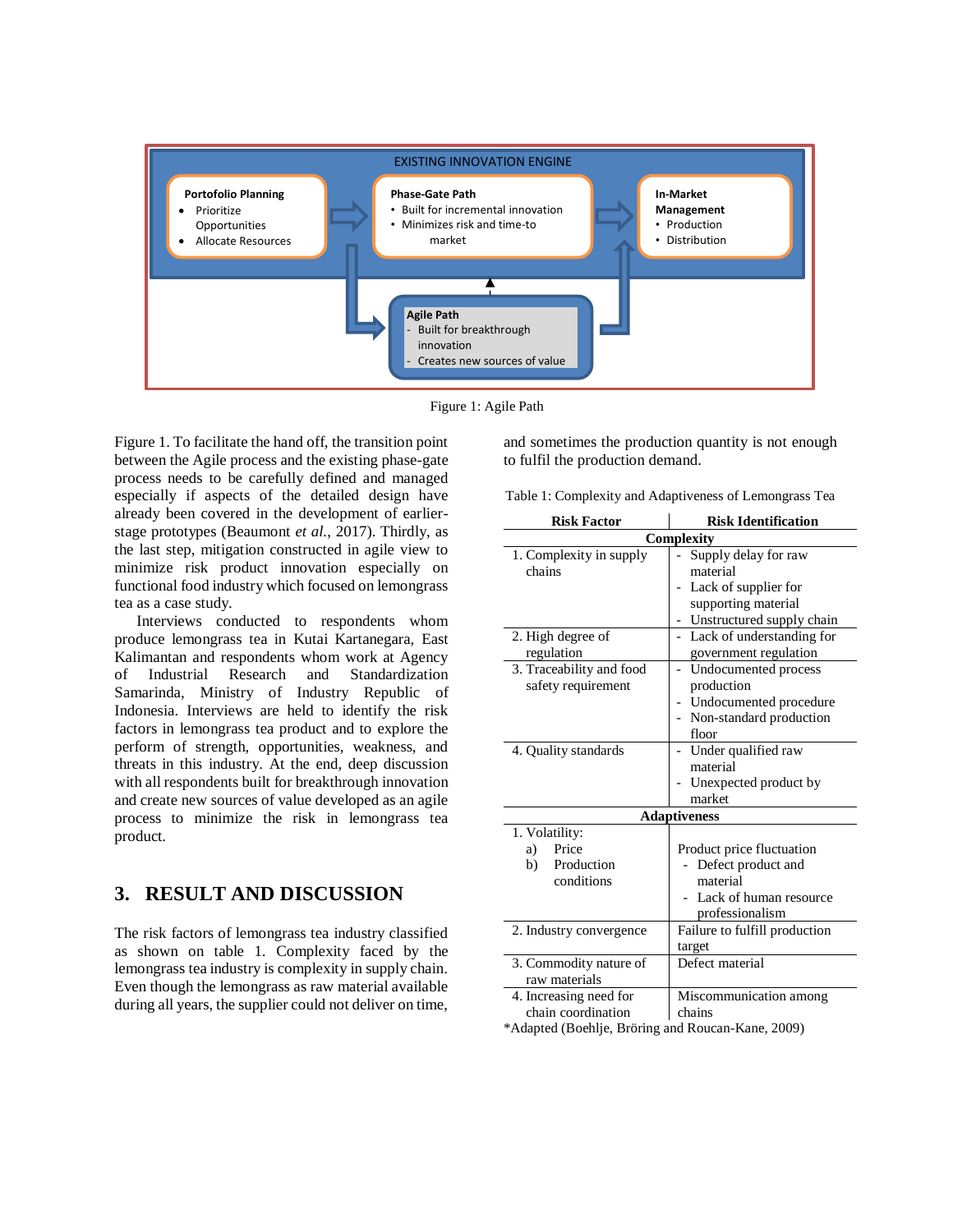Furthermore, the lemongrass tea has lack of supplier for supporting material such as tea bag packing, nor outer packing. Generally, the supply chain of the lemongrass tea industry is unstructured. Then, the regulation of food process production is quite complicated for small and medium size industry like lemongrass tea to fulfil the requirement. The lemongrass tea production could not be trace due to undocumented formal process production and procedures. Moreover, there are non-standard food safety requirement the production floor. For risk factor in quality standards, this research identify that the government does not have national regulation for lemongrass teabag, and the industry does not have a formal quality standard too.

In other aspect, there are under qualified raw material that could not identified by the production team. For an instance, the humidity level of raw material or the fungus which covered raw material. These condition cause unexpected product due to its bad input.

The adaptiveness risk factor for lemongrass tea industry is important to facing an agile and disruptive environment. First, the volatility of food creative industry base on the price and production condition. The price factors influenced by the price of supporting material and raw material. It causes product price fluctuation. The production condition influences the failure result of product and defect material. In general, there is an issue of human resources professionalism in this lemongrass tea industry. The capability and competency of their human resources are inferior. Second, risk in industry convergence. The machines and layout of floor production could process variation of product base on lemongrass, but it could cause failure to fulfil production target when line production is delay. Third, risk factor in commodity nature of raw material. Lemongrass is the only main raw material that this industry need. The nature of lemongrass is sensitive to the humidity level (Manuel Halim, R. Pokatong and Ignacia, 2013). When the level of humidity is to high the lemongrass will get mildew and leads to defect material. Another risk factor which identified is the increasing need for chain coordination risk factor. As mention before that there is unstructured supply chain for lemongrass tea industry. These condition potentials to create miscommunication among chains in their supply path if they fail to manage the open coordination.

SWOT analysis applied in food creative industry where the environment is agile and competitive (Hossain and Hossain, 2015). Industrial experts in strategically planning the growth, expansion, market research, environmental scanning and analysis in order to have a clearer picture of how their strengths can be reinforced by capitalizing on the opportunities and how weaknesses can slow the development and magnifying threats (Bakar and Hamid, 2013). SWOT of lemongrass tea, Kutai Kartanegara shown in table 2.

Table 2: SWOT Matrix of Lemongrass Tea

| <i>Strength:</i>          | Weakness:                    |
|---------------------------|------------------------------|
| 1. Product Quality        | 1. Lack of professionalism   |
| Assurance                 | 2. Supply in consistencies   |
| 2. Economic Pricing       | 3. Lack of legal, social $&$ |
| 3. Healthy lifestyle      | cultural knowledge           |
| <i>Opportunities:</i>     | <i>Threats:</i>              |
| 1. Forward looking halal  | 1. Capacity to meet the      |
| and healthy food          | demand                       |
| creative industry         | 2. High energy and raw       |
| 2. Rising functional food | material cost                |
| demand                    | 3. The competitor from       |
| 3. Online Marketing       | global market                |
| 4. Global market          | 4. Global economic crisis    |
|                           |                              |

#### **3.1 Strength**

Product quality assurance became the first strength of lemongrass tea industry of Kutai Kartanegara. The industry has strict requirement on raw lemongrass and in process production of the tea. In the processing lemongrass, the concoction temperature based on the research result of Agency of Industrial Research and Standardization Samarinda, Ministry of Industry Republic of Indonesia. Functional food in creative industry try to provide an affordable product for everyone as one of their strategy to introduce their product. They have to set their product in economical price. Fortunately, there are a big movement in society around the world of changing lifestyle to become healthier. People want have a healthy body and habits, including the food they consumed.

#### **3.2 Weakness**

The lemongrass tea of Kutai Kartanegara as a small medium size enterprise has problem in their professionalism of the human resources. There are no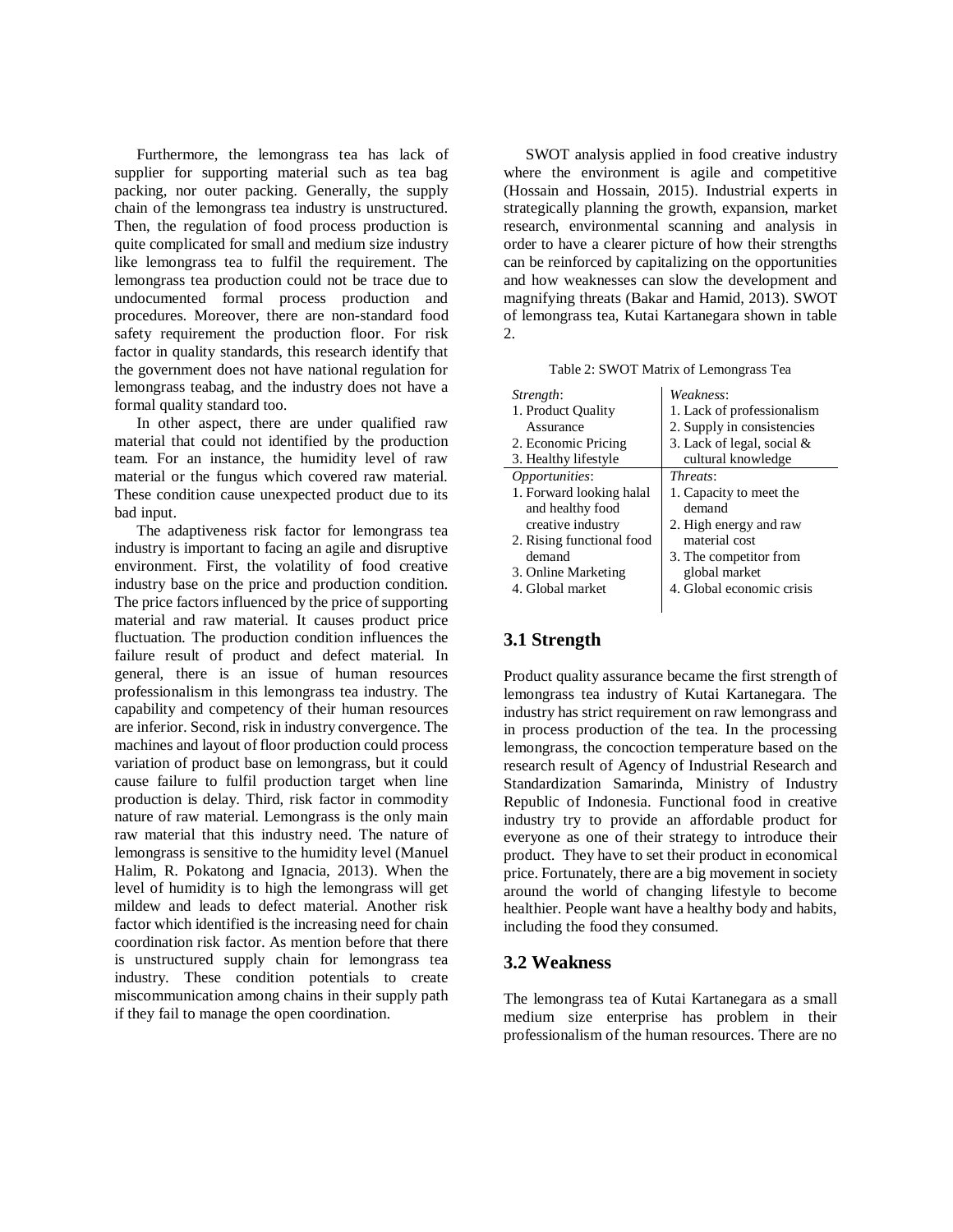Standard Operation Procedure for their activities. With unprofessional worker, it would not be effective to run their business. Another problem is the availability of raw material. In some occasions, the raw materials which meet quality requirement are rare to find due to the changing weather. The last weakness in lemongrass tea product developments is the lack of legal, social & cultural knowledge. As a new product, many steps should be done. For an instance, paper work to do to complete legal administration include searching regulation which is connected to standard of food product to expand the market. Another example, create the way to educate potential market about benefit which brings inside the product.

#### **3.3 Opportunities**

Nowadays, the market of halal and healthy food creative industry is growing fast accordance with the regulation of halal product applied in Indonesia and the consumers not only Moslem but everyone who interested in halal and healthy life style (Bohari, Hin and Fuad, 2013). These phenomena become opportunities for the lemongrass tea to enlarge their market. Besides, the healthy lifestyle rises functional food demand. People like instant and simple things but still want back to nature. Functional food can provide what customers need and contribute in market competition. Another opportunity is reaching many potential customers by information technology. Market places, social media, and website can be used to achieve better expansion.

#### **3.4 Threats**

The lemongrass tea industry facing some threats that risky to their sustainability. Firstly, the production capacity does not meet the demand. Secondly, the production cost is increasing especially in energy and material cost because of manual process and lack of supervise in process. Thirdly, high competition due to another functional food industries grow fast with variety function to offer. The last threat come from the global economic crisis that decrease the ability of people to buy functional food.

#### **3.5 Agile Strategies**

The researchers build four possible strategies in agile perspective.

*SO Strategies* – the lemongrass tea industry should focus on global marketing by product professional branding and online marketing system.

*ST Strategies* – the industry focus on the efficiency of process production to reduce cost and gain competitiveness through competitive product price.

*WO Strategies* – the industry constructs a robust supply chain form to enter global market.

*WT Strategies* – the industry target on standardize the process production and quality product by fulfil the government regulation. Production capacity must be plan correctively to meet between demand and production cost. Also, the industry needs to develop their human resource professionalism such as capabilities and integrities.

Refer to agile path in Figure 1, built for breakthrough innovation done by focus on Standard Operation Procedure and integrate all variables on process including its administration. New sources of value by minimize the risk in each factor in table 1 and time to market to win competition in disruptive era as an innovation product.

### **4. CONCLUSION**

In risk perspective, WT strategies are the most fit strategies to applied based on Agile Path. These strategies accommodate to mitigate risk factor which might occur in industry. Agile Path built for breakthrough innovation in WT strategies by creates new sources of value.

In further, the research might focus to build procedure to standardize all process that will support agile condition in lemongrass tea process production. Also, the research might formulate capacity requirement planning in order to balance supply and demand based on production cost.

## **REFERENCES**

- Astuti, R. *et al.* (2013) 'Risks and Risks Mitigations in the Supply Chain of Mangosteen: A Case Study', *Operations and Supply Chain Management*, 6(1), pp. 11–25.
- Bakar, A. and Hamid, A. (2013) 'HALAL LOGISTICS IN MALAYSIA: A SWOT ANALYSIS', *Journal of*